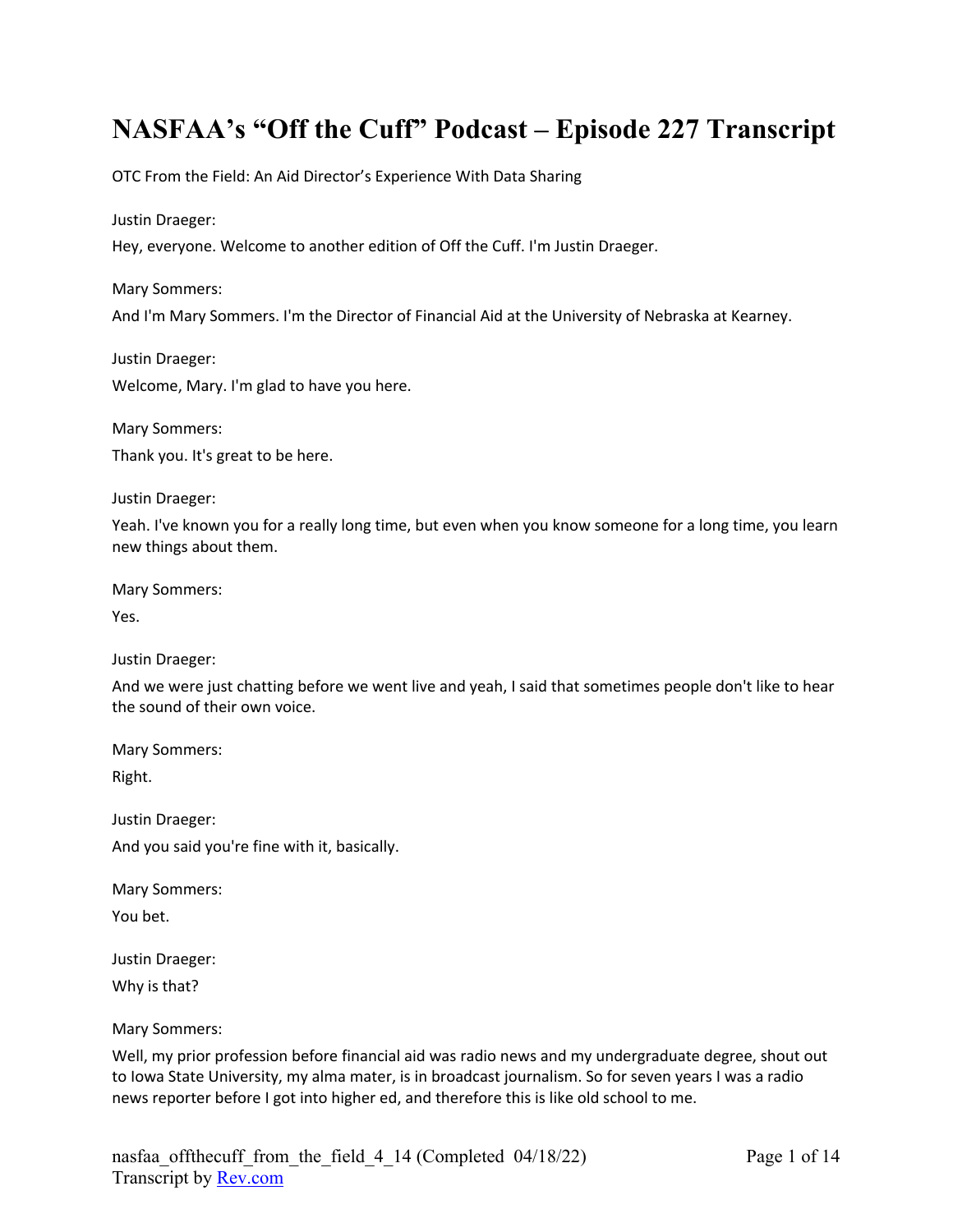Justin Draeger:

I find that so, first of all, very envious. Takes a lot of hubris for a person to think that they could do news radio and have their own talk show. That's right up. That tracks for me. I have a lot of hubris and so I'm sort of like, "If I could just have a microphone and just talk into it for a couple hours a day." You were doing news.

Mary Sommers:

Yes.

Justin Draeger:

That's different. It wasn't like the Mary Sommers hour.

Mary Sommers: No, no, not at all. Not at all.

Justin Draeger: Was it a PBS affiliate or something else?

Mary Sommers:

Well, no, it was... So, I started in Wichita, Kansas at an, I say, old radio station in that it's one of the old first radio stations, KFS. So it only had three digits, like WBLS or whatever. And that radio station, Justin, you would love this, was owned by Alf Landon. Do you know who he is?

Justin Draeger:

Is that right? Yeah, yeah, yeah, yeah.

Mary Sommers:

So, famous Kansas politician and he started his business before he got into politics was radio, and so it was his station. And then I worked in Des Moines, Iowa while I was in college, and then I also worked in Sioux City, Iowa, and then made the move into higher education. So yeah, radio news is more fun than anything in the world because you can do radio news with minimal equipment from any location. So when there's a crisis...

Justin Draeger:

Right.

Mary Sommers:

You want a radio on.

Justin Draeger:

When you were doing it, were you reading the news or were you reporter on the scene?

Mary Sommers: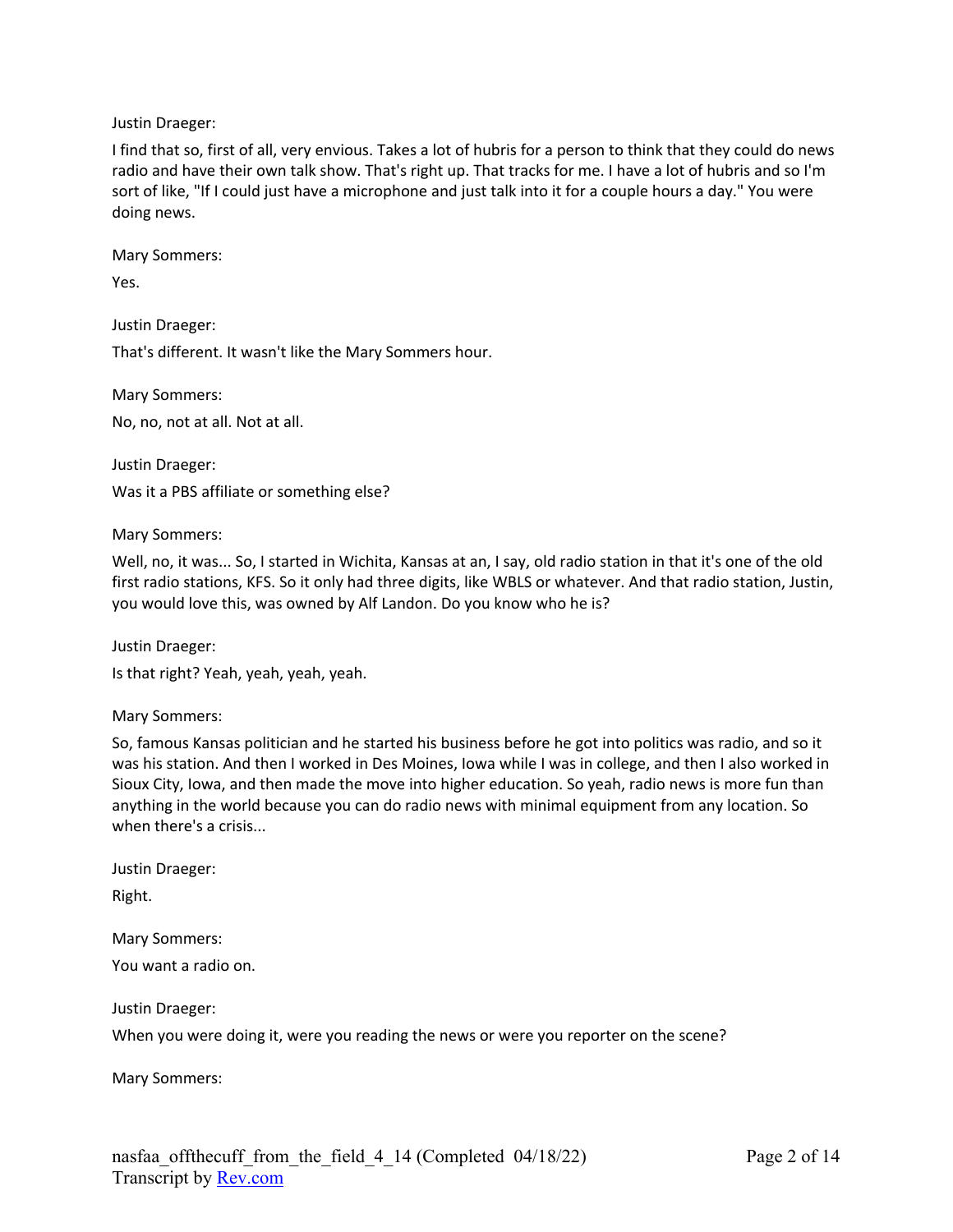So I did radio news broadcast and then sometimes I would go out and cover live events, like plane crashes or tornadoes. See, in Kansas...

Justin Draeger:

Were there a lot of plane crashes in Wichita?

Mary Sommers:

I covered one small plane crash. Yeah.

Justin Draeger:

Wow.

Mary Sommers: And then bad weather, like tornadoes.

Justin Draeger: Yeah. Well, of course.

Mary Sommers:

Yeah.

Justin Draeger:

Yeah. But of course in Kansas you have the weather and then you also have the tornado sirens, right? That's pretty standard and they don't have those in DC, coming from the Midwest myself. They never had sirens here and they also don't confuse tornado watches and warnings all the time.

Mary Sommers:

Really?

Justin Draeger:

In DC, yeah. It's just a different world. So here and nowadays, Mary, I don't know, in Nebraska and Kearney, do you guys get a lot of tornadic activity?

Mary Sommers:

Yes. Just even... Now we didn't have it this week, but Tuesday night we had tornadoes in Nebraska on the Eastern side of the state. Yeah.

Justin Draeger:

And now we just had a tornado here, I don't know, a week or two ago, Owen. And it went off on my phone.

Mary Sommers:

Yeah.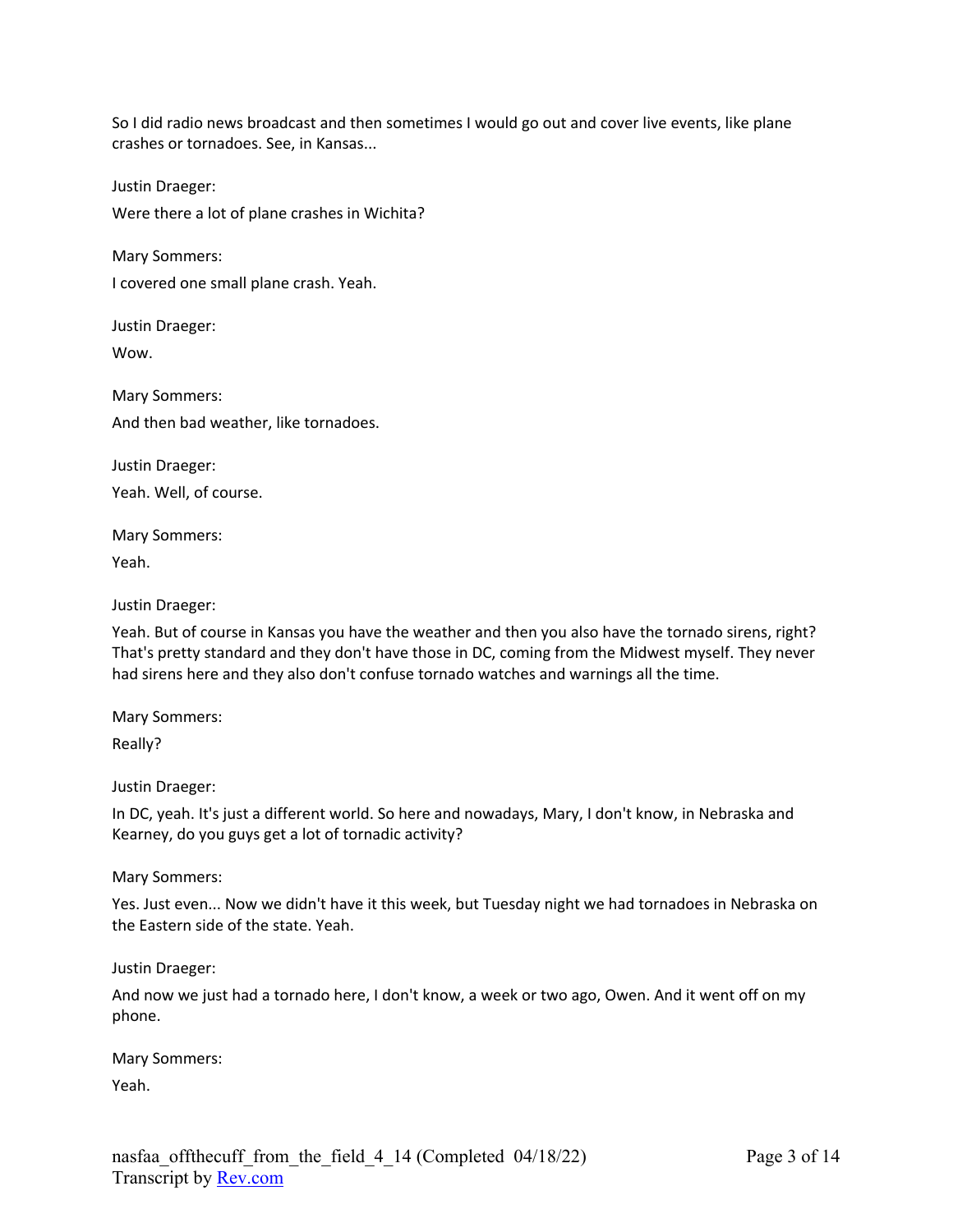#### Justin Draeger:

So I guess we don't need the sirens anymore, but now we get the break in on the phone. So I don't know. I sort of miss... I like a good thunderstorm. I don't like tornadoes, but I like a good thunderstorm. I find it calming. I don't know.

#### Mary Sommers:

As soon as there's severe weather on our block in Kearney, Nebraska, all of the men are out in the middle of the street.

Justin Draeger:

Yes.

Mary Sommers:

Looking at the sky.

## Justin Draeger:

Yeah. You got to watch the funnel cloud. There's a bit of staring into the abyss. There is something existential and fulfilling about staring at your own mortality I think, but I get that. In Ohio, we would do the same thing. It was like rush outside and see if you could see it.

#### Mary Sommers:

I think there's something about sort of just the experience of the power of nature too, something entirely outside of your control.

## Justin Draeger:

Well, speaking of things that are outside of our control, this is a good transition into what we asked you to come on here to talk about today. We both know financial aid offices collect and manage and have access to a vast amount of confidential student and parental information. And even with like the best of intentions, institutional offices outside the financial aid office and third party vendors and regulators and researchers and scholarship offices, they want that data.

## Justin Draeger:

And those are, like I said, I don't know that there's anything necessarily, or even oftentimes, nefarious about it, but it places a lot of pressure on financial aid offices who, I don't know, I think have obviously a statutory requirement to keep that data private, except for specific uses and then an ethical responsibility. It's actually in our principle of ethical statements. And then there are three separate laws that all interact on this. We can talk about all that. But Mary, when I think about student privacy, you come first and foremost in my mind, because you've worked on this stuff with us for a number of years, right?

## Mary Sommers:

Right, right. Justin, I was just reflecting on that. It goes back to when we were revisiting our code of conduct and our statement of ethical principles for NASFI and I was so fortunate to be asked to work on that project with you and the staff and a bunch of our colleagues that were experienced financial aid administrators. And we spent a lot of time really talking about what made sense for us professionally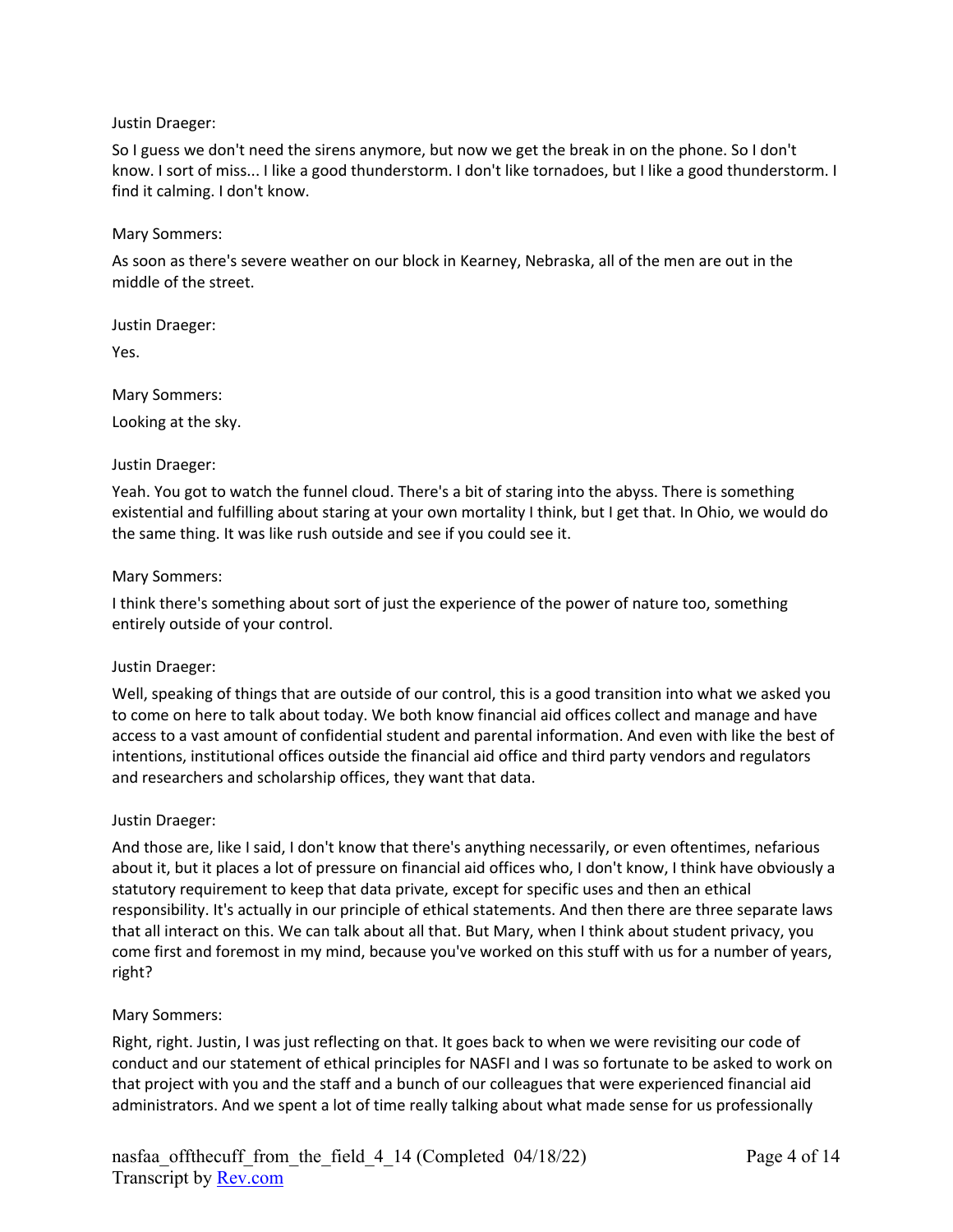and as an association when it comes to protecting student data. And the conversations were so rich. People are so committed in our profession to protecting student information, but also being good partners with our campus colleagues. It was just a very invigorating professional experience for me and I'm really grateful that I had the opportunity to participate, but now we are dealing with all these requests and all these challenges. And I think it is really hard for us to know where to land.

# Justin Draeger:

I would agree with you just based on the number of questions that we get at NASFAA from schools who are sort of looking for help and sort of back up about what is or isn't appropriate. Let me start with some bigger questions and then I want to dive into an example that you shared with me offline a couple weeks ago that might be, I don't know, it might illustrate some points for schools that are struggling with this, or will be. Big question, which is why do you think this is, student privacy seems pretty clear to me, but why do you think it's so confusing? It's not very clear. It can start to get really complicated really quickly.

## Mary Sommers:

It can. Yeah. And I think one of the difficulties is what you alluded to, Justin, is that there's really three statutes at play. There's the Privacy Act, which is this kind of obscure sort of statute that kind of rarely intervenes with the work we do, but does have a place in this discussion. There's the Higher Education Act, which is our Bible, right?

Justin Draeger:

Right.

# Mary Sommers:

And then there is FERPA. And I think one of the things that can be confusing for financial aid administrators is that FERPA is sort of the dominant thing, statute regulation, for our campuses. And so there's a lot of training that happens on the campus level regarding FERPA, but there's not any training that really occurs campus-wide on HEA. And I think that's where sometimes things can be confusing for practitioners, but also where the pressure can come from a little bit for our colleagues.

## Justin Draeger:

Yeah, so this sort of creates the ripe for tension that might exist, because every office has been trained on some aspect of FERPA probably, but when it comes to the Privacy Act or the HEA, and specifically on student financial aid data, talk to me about the tension. What sort of pressures?

## Mary Sommers:

So our campus colleagues can understand a little bit about the educational record and the fact that that should not be disclosed to external entities, especially for dependent students to parents, right? So we know we cannot tell a parent what their students grades are and that is drilled into us from day one, but we don't say to a faculty member, we don't tell a faculty member, "Hey, under the Higher Education Act, you really can't know what a student's need is or whether or not a student is Pell Grant eligible. That even though you may feel like, under FERPA, you might have a case to make to have that data, under HEA you may not." And I think that's where the conflict gets difficult.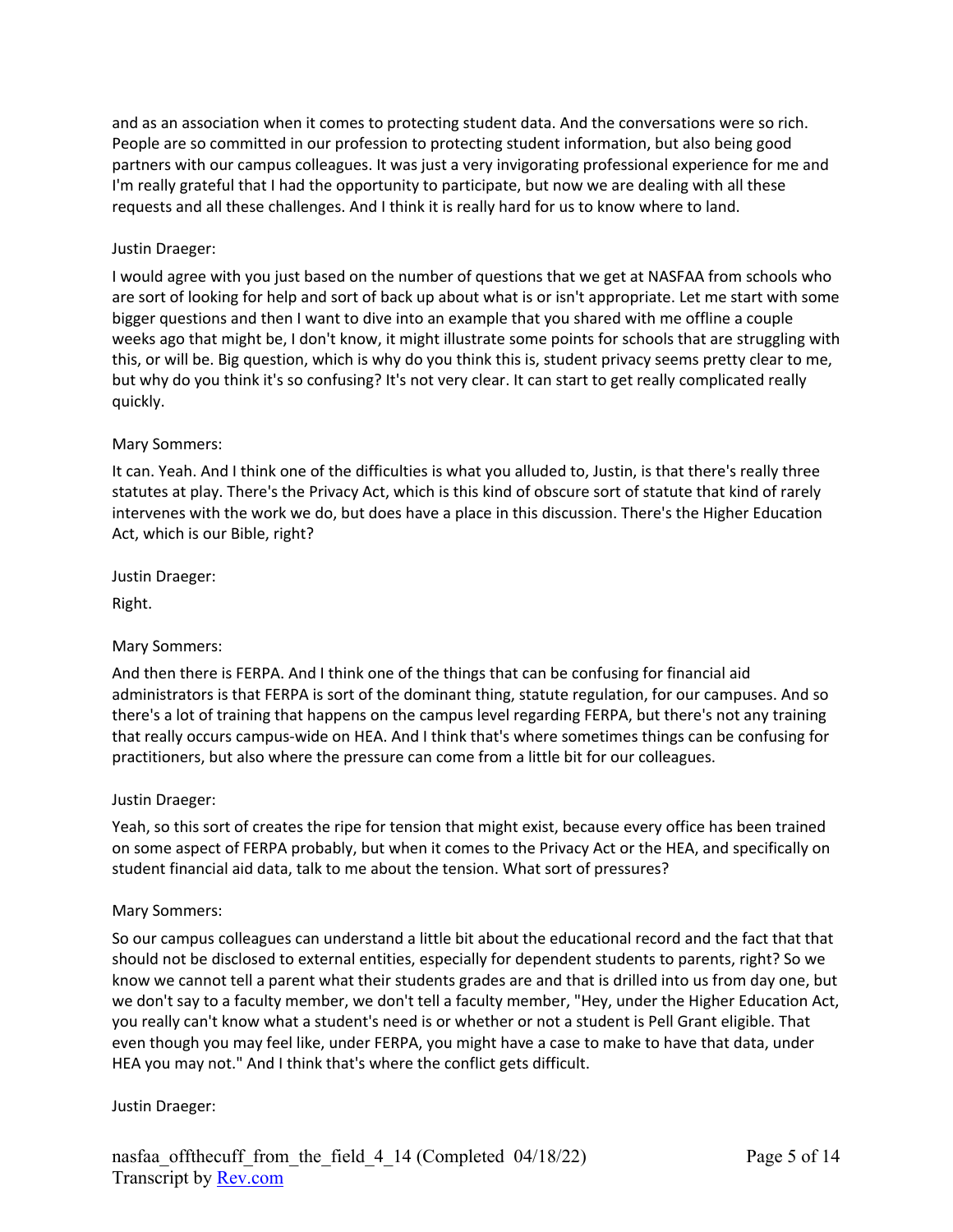And what are some of the reasons that, let's stick with that example for a moment and then maybe you can walk us through what you recently did, but sticking with that example, let's say I'm at the College of Humanities or something, and I want to focus scholarship money that's been endowed to us on needy students, and we're going to use Pell Grant students or in EFC range as a proxy here, they come asking for that from your aid office and you say what?

## Mary Sommers:

Well, now I tell you, that example that you just gave me, that nuance is a little different because...

Justin Draeger:

Okay.

## Mary Sommers:

Because we've been told and in the work that we did with the great attorneys that helped us draft the NASFAA white paper on data sharing, which is a wonderful resource that I highly recommend to people, if there is an aspect of the request that is to administer the awarding of financial aid of some kind, and that includes scholarships, you can disclose information. So the way that we handle that here is, first of all, when students are submitting an application for scholarships, and we do that in a broad way, we have an online scholarship application that our students fill out, and part of what we disclose to them when they're filling that out is we are going to share information that may be relevant or applicable to a particular scholarship criteria with the selector. So we do a disclosure and we get the student's permission to release that information electronically as part of the application process. So in that scenario, then it is okay for me to go ahead and release some data. I don't give them everything.

Justin Draeger:

Right.

Mary Sommers: But I give them a flag.

Justin Draeger:

And so in this sense, that's it. That's the big caveat, is it can't be shared for any other purpose other than awarding financial aid. So let me twist this example one second and now let's say a faculty member comes to you from the college of arts and humanities and they say, "We would like to create a new program and that program is going to focus on needy students or low income students." Tell us who they are.

## Mary Sommers:

Yeah. There's the line, right? So again, the challenge is what a great initiative to have faculty that are interested in maybe developing some programmatic or intervention strategies to support students. We don't want to discourage that and we want to be good partners in that situation. So I would say, if I were in that situation and a Dean or a faculty member came to me and asked for that information, I would try to find a way to help them do what they want to do, but with me controlling the information that has to do with need.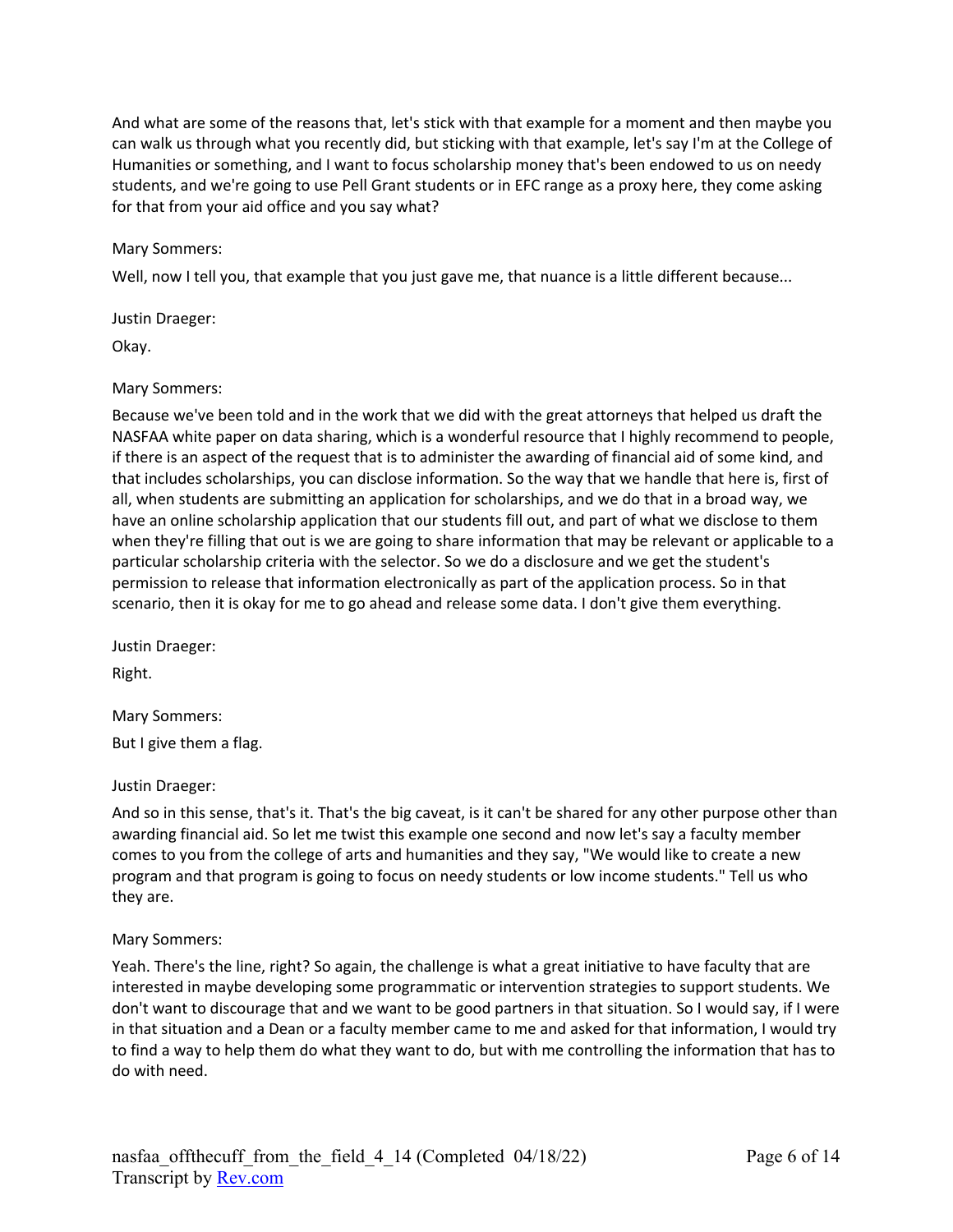## Mary Sommers:

So in the scenario that you just gave me, right off the top of my head, I would have to kind of think about how could we do that. That may be a particularly challenging scenario, but there may be a way that we could do it, where we provide the information back to the department in some manner that protects the student's information, but still gives them the resources they need to apply to the treatment or the program that they want to give to the student. That particular situation is a little bit challenging.

#### Mary Sommers:

I'm thinking about something that we've been working on on our campus, which has to do with books and the expense for books. And there's a lot of initiative with faculty right now to find ways to provide free access or access to learning materials, books, and supplies without any costs. And they were asking us for some information about students in particular classes and what kind of need do they have. And so far, we've not found a way to do that to them and do that for them by still protecting the student data. And so we're still kind of having conversations with them about how we can do that. So some of these situations are a little bit dicey, but to me, that's the perspective or the way I want to approach these inquiries.

#### Justin Draeger:

Right. What I like about it is that aid offices sometimes get the reputation of being uncooperative.

Mary Sommers:

Exactly.

## Justin Draeger:

Because we have to be looking out from where we sit for the interest of the institution and the entire financial aid population. We don't want to do something in the name of innovation that then puts our entire financial aid program at some sort of risk, or on a reimbursement program through cash management, or something, or a program finding that becomes sort of a black eye to the institution. And so we're thinking of this about keeping the school on the straight and narrow, but also being cooperative and what I'm hearing you say is best of intentions can be met with let's think about how we do this together that protects the privacy of the student.

Mary Sommers:

Mm-hmm (affirmative).

Justin Draeger:

Maybe it means the aid office actually has to take on more work.

Mary Sommers:

Exactly.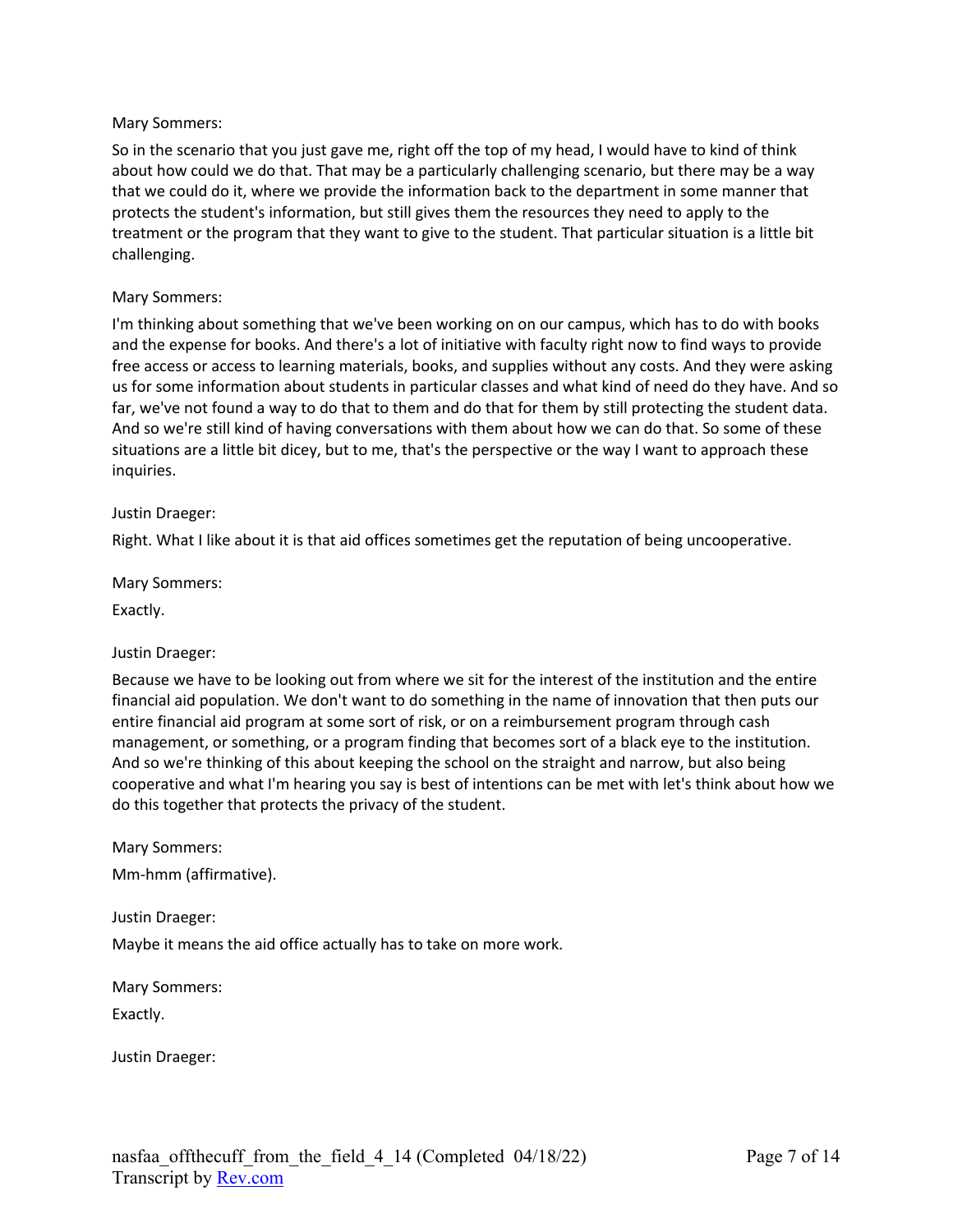Because maybe you are looking through the records and not disclosing any of that outside your office. Maybe you're doing the outreach to students or financial aid students letting them know about programs.

Mary Sommers:

Exactly.

# Justin Draeger:

But you're not giving that information out and so in some ways that's more work, but you're helping them achieve what you mutually want to do together.

# Mary Sommers:

Right. Right. And that is exactly the approach that we want to take and it is sometimes where, again, when I think about our schools and our colleagues, Justin, throughout the entire country, I know that there are situations where financial aid professionals just don't have the time or the resources or the staffing to do what you just described, which is we control the information, we do the reach out, we collect the permissions, all those steps that we can do that can still protect our student's information, but provide the information or access to the opportunities that our colleagues on campus want. And that is what I think is often really concerning to us.

## Justin Draeger:

Right. Well, let's walk through a specific you are willing to give us to protect the interest of folks you're willing to give, walk us through maybe an example that you just went through on campus.

## Mary Sommers:

Yeah. We've been working on an initiative involving a partner that is not affiliated with our institution, but it's a scholarship provider and they have been very interested in understanding the impact of the scholarship they provide to their students from an absolutely impressive holistic manner. They're interested in not just academic progress, but they're interested in social and mental health aspects and this just incredible rich research that they have the capacity to do.

Justin Draeger:

And this is all for good reasons, right?

Mary Sommers:

All for good reasons.

## Justin Draeger:

They're trying to do evidence based research to help aid offices.

## Mary Sommers:

Great research, I mean, really cutting edge research and so we've been really interested in seeing what they're learning and learning from them and trying to find ways that we can take what they've learned and apply it in a broader way on our campus. So it's been powerful research, but any good researcher wants to know, they want to have a control group, right? So they want to have data from those students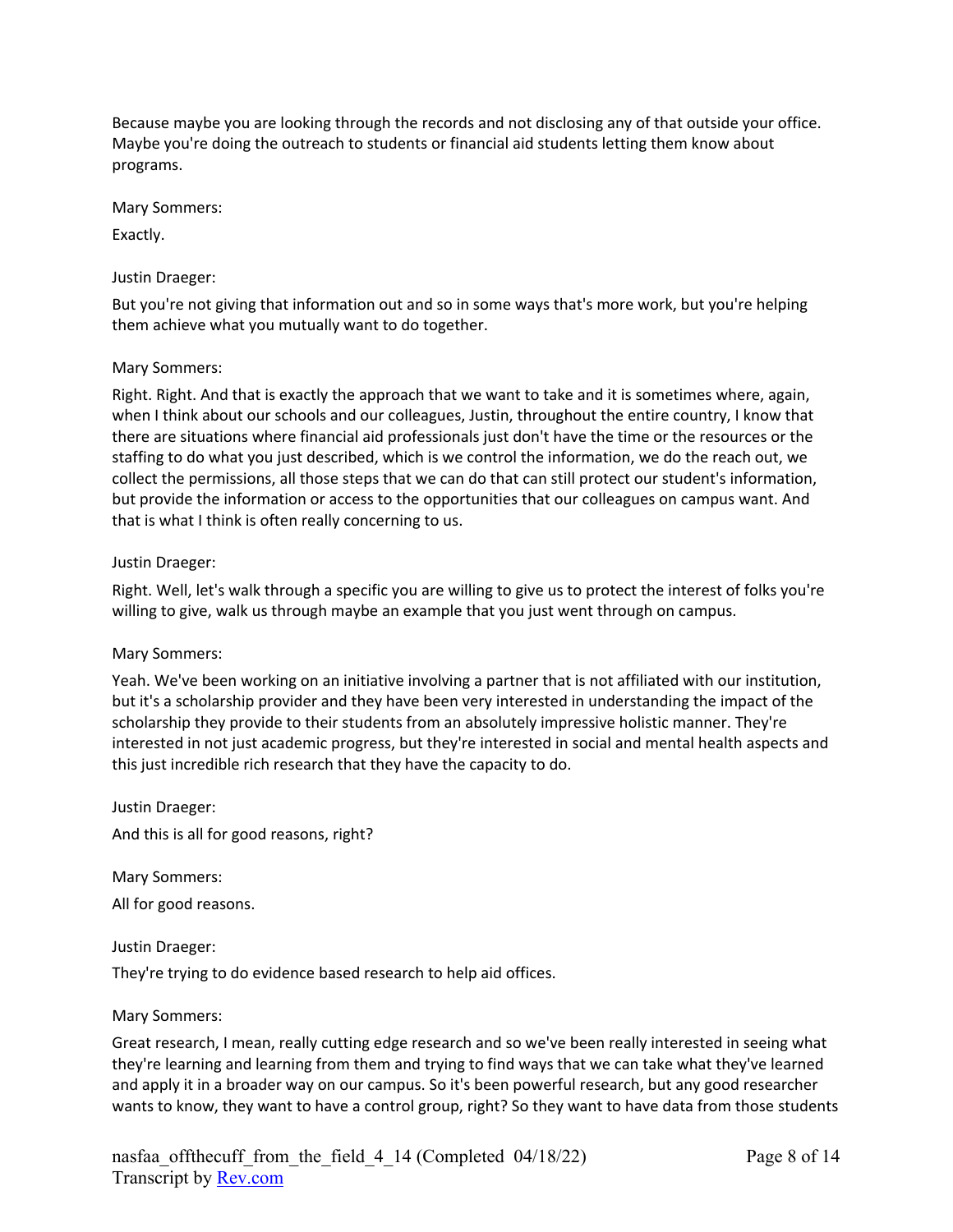that aren't receiving the treatment of the experiment, if you want to put it in very scientific terms, and so the issue that we had to deal with a little bit was what about all those data points that they're requesting that students who aren't in their program might present so that they had a good control group on which to base their research, right?

## Mary Sommers:

So the students that were receiving the benefit of their scholarship were signing a document that allowed us to release information, but that was not the case for any other student, right? And so we were engaging in discussions with our colleagues on campus about that and I was being quite adamant that really we were not in a safe place to release this information. And what finally really helped the leadership on our campus arrive at the decision that they did was we used the NASFAA decision tree relating to releasing information, which is a very simple tool, not so simple to create. I think your policy staff probably spent hours and hours on it, but there have been so many occasions where that's the document I pull out and in this scenario, I pulled it out, I worked on it, I gave it to our bosses, and I said, "I think this will help us determine where we have to go."

#### Mary Sommers:

They walked through the decision tree as well. They came to the same determination I did. Then they went to our legal counsel and just said, "Do you concur that this is where we need to land on this?" And our legal counsel backed us up and so it was just such an instructive experience for us because we were so torn. We knew the value of the research, and we understood exactly why they were asking for what they were asking for. So now what we're working on just is there another way that we can support the research, but protect the student data in an appropriate matter and I think we're going to arrive at that at some point here shortly. We have some wheels in motion and some approaches we're working on.

#### Mary Sommers:

But at first, it's a little intimidating when you're a director of financial aid and you're having these conversations with the very senior leadership of your campus. It may be the only time you regularly engage with a president or a vice president or whomever. It may be rarely that you engage with legal counsel on your campus. I don't know, it is for us. So it was a little intimidating, but I'm really pleased with the way it worked out. And I'm really appreciative of the tools NASFAA's given us to do it.

#### Justin Draeger:

Right, and we'll include links to this resource and several others in our show notes that people can check out. But this decision tree, I mean, I think the idea, the impetus, and you were sort of involved in all of this, Mary, when we were creating this, the idea of all of this is that it's sort of like an independent outside source saying, "Look, here's, what's allowed, here is what's not allowed," so the aid office isn't left alone pleading their case and again, sort of bumping up against this tension or this perception of being uncooperative. It's saying though, "Here are the lines," and what I'm hearing you say is once you had something independent to show, then they could sort of consider that, run it through the different chains of command and now you guys are left at a spot where you're still trying to figure out how to work with this scholarship provider.

#### Mary Sommers:

Yeah. And I think that one of the interesting things was it wasn't so much that my concerns weren't being taken seriously. They were being taken seriously. I think it was just that again, it was the fact that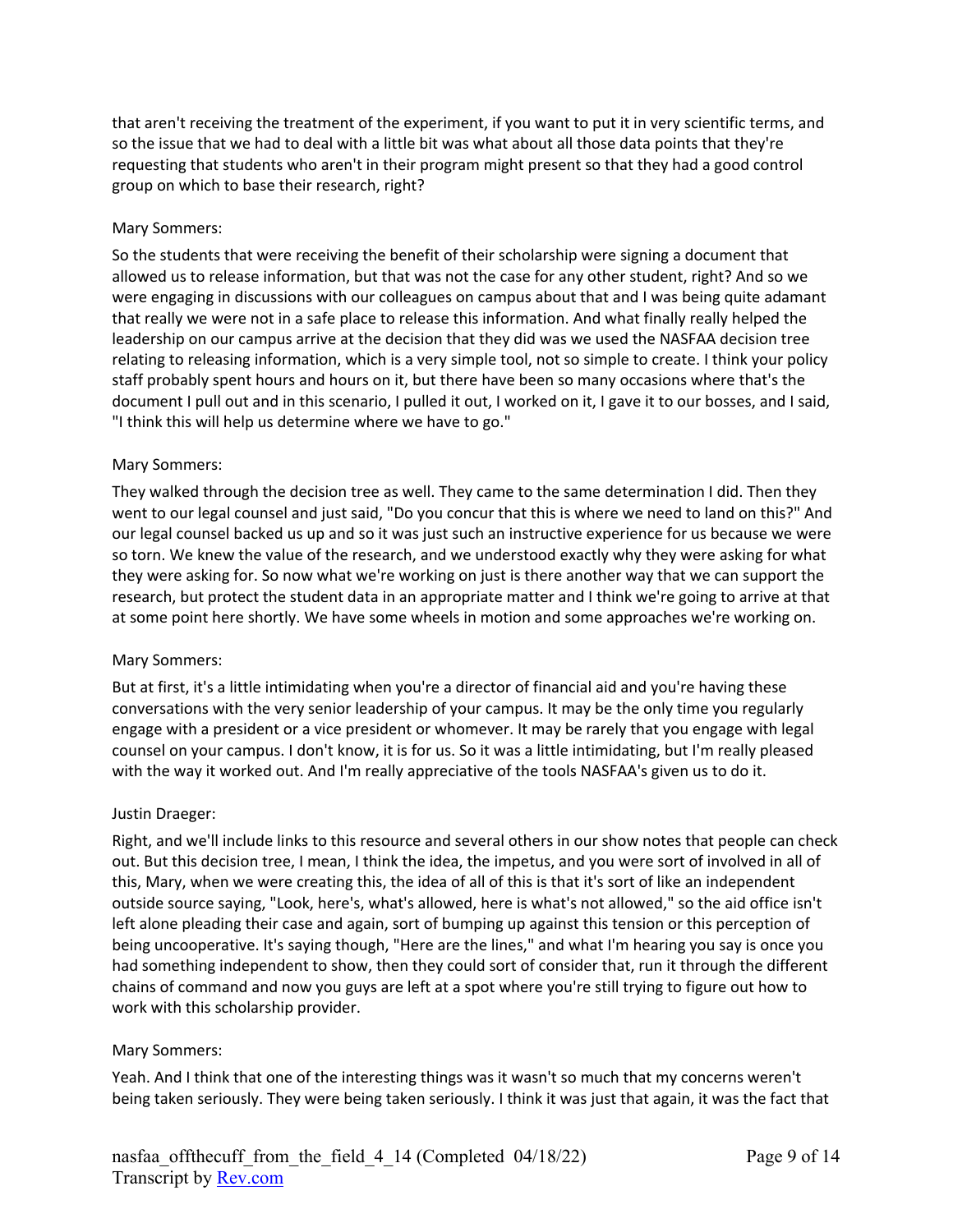it was HEA that we were talking about and the people that we were working with on this, on the academic side, were very familiar with FERPA and they're thinking about educational records in that regard, but they weren't really, really familiar with what the HEA said about FAFSA data in particular. And so when they had a chance to look at the decision tree, which includes not just sort of descriptions, but it has the citations to the statute and the regulations, that's where I think our colleagues have a really powerful tool because then clearly you're pointing them to the resources. And even our attorneys who deal with so many things when it comes to higher ed legal issues, they need those resources too. They need to know where do I go look this up, right? So all of the NASFAA tools provide that.

# Justin Draeger:

So Mary, let me ask you what if the decision had gone the other way? Ultimately, it's an institutional decision. You talked about interacting with your president and legal counsel. They're the ones who ultimately make institutional decisions by authority given to them by the board. So if it hadn't gone that way, or if this is happening at another school where the decision goes against financial aid office's advice, what's the role and responsibility that you would see yourself having there?

## Mary Sommers:

Right. Great question. And I've had situations where colleagues have talked to me about something similar to that, where they found out that data was released after the fact as well and nobody talked to them about it ahead of time, or got permission, or anything. So these situations happen. This is the reality of the world in which we work. So my advice would be document, document, document. So write up a paper that says this is the situation, this is how it's been resolved, and then just have that in your audit file just in case you need to address it at some point.

## Justin Draeger:

Right. And show directly that here was the conversations, here was the decision that was made.

Mary Sommers:

Right. Exactly.

## Justin Draeger:

I think that's fair. And that's the advice I give aid offices or directors who contact me and say, "Hey, at my school, this is happening. I don't think it's a good idea." And I say, "Ultimately, the institution makes a decision. Who's empowered to make this decision?"

Mary Sommers:

That's right.

Justin Draeger: "Is it you or someone else?"

Mary Sommers:

That's right.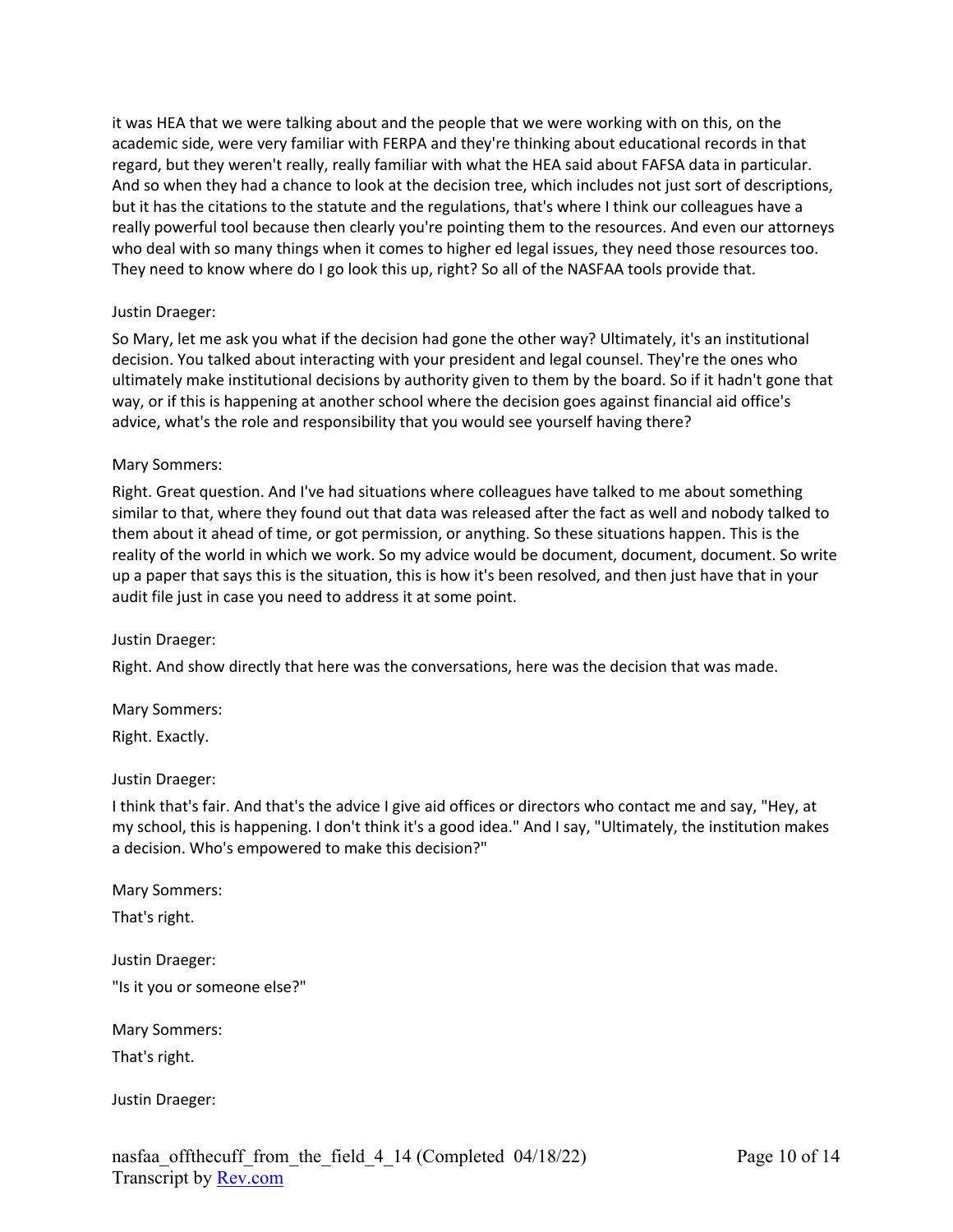They say, "Well, in this instance, it's someone else." And I say, "Then you need to document what you've advised." And of course we're not talking about whistleblower.

Mary Sommers:

Right, no.

# Justin Draeger:

Sort of illegal activity, of course, but in these situations, and this question sort of infers that as aid offices, and I see this again and again at FSA and at the NASFAA conference or other conferences where we're interacting with FSA leadership, we often want a clear yes or no answer. That's totally understandable and sometimes I think there just may not be. Sometimes there are these gray areas where we may not even want the department to come marching in and tell us what to do. In this particular instance, do you see sort of a gray area and maybe this is a bigger question about how aid offices should approach compliance management.

## Mary Sommers:

Right. You always talk, Justin, so well about risk management and sort of making a judgment call about how far do we go in terms of risk management when it comes to something like this. So I think this discussion falls clearly in that bucket often. We talk about, with financial aid professionals, where does our loyalty lie? That's a challenge for us because we have a fiduciary responsibility to tax payers. We administer federal funds. That's a whole area of responsibility that we have when we sign that PPA, right, or our chancellor or president signs the PPA. We have a responsibility to our institutions as well and sometimes it can seem like those two cross paths.

## Mary Sommers:

Now, if you are at an institution that respects your professionalism and understands the important role that financial aid and eligibility for financial aid plays in the health of the institution, generally I believe these things can be worked out. Now, sometimes they're worked out in a way where maybe the financial aid director doesn't feel 100% comfortable with it, but they can generally be worked out. There are situations, Justin, you and I know, we have colleagues who have made a decision to leave an institution because they weren't comfortable with something that was going on and sometimes that's a professional choice that an individual may make as well. So I think that's sort of where the risk management equation comes into play both for an institutional level but also as a personal level, as a financial aid administrator.

## Justin Draeger:

Yeah. And sometimes, if I'm putting my empathy hat on, I'd say from a college president's standpoint, there are, I don't know, a hundred different fires that have to be put out every single day. And so I think it's always helpful to think of this in the way that you just framed it, which is presidents need to know because they're constantly having to make judgment calls. So they need to know sort of talking in absolutes, this is legal, this is illegal. When there is sometimes this gray area where there's not clear, precise guidance, it's helpful to say, "I see significant risk here. Here's the risk and here's how high I think the risk is."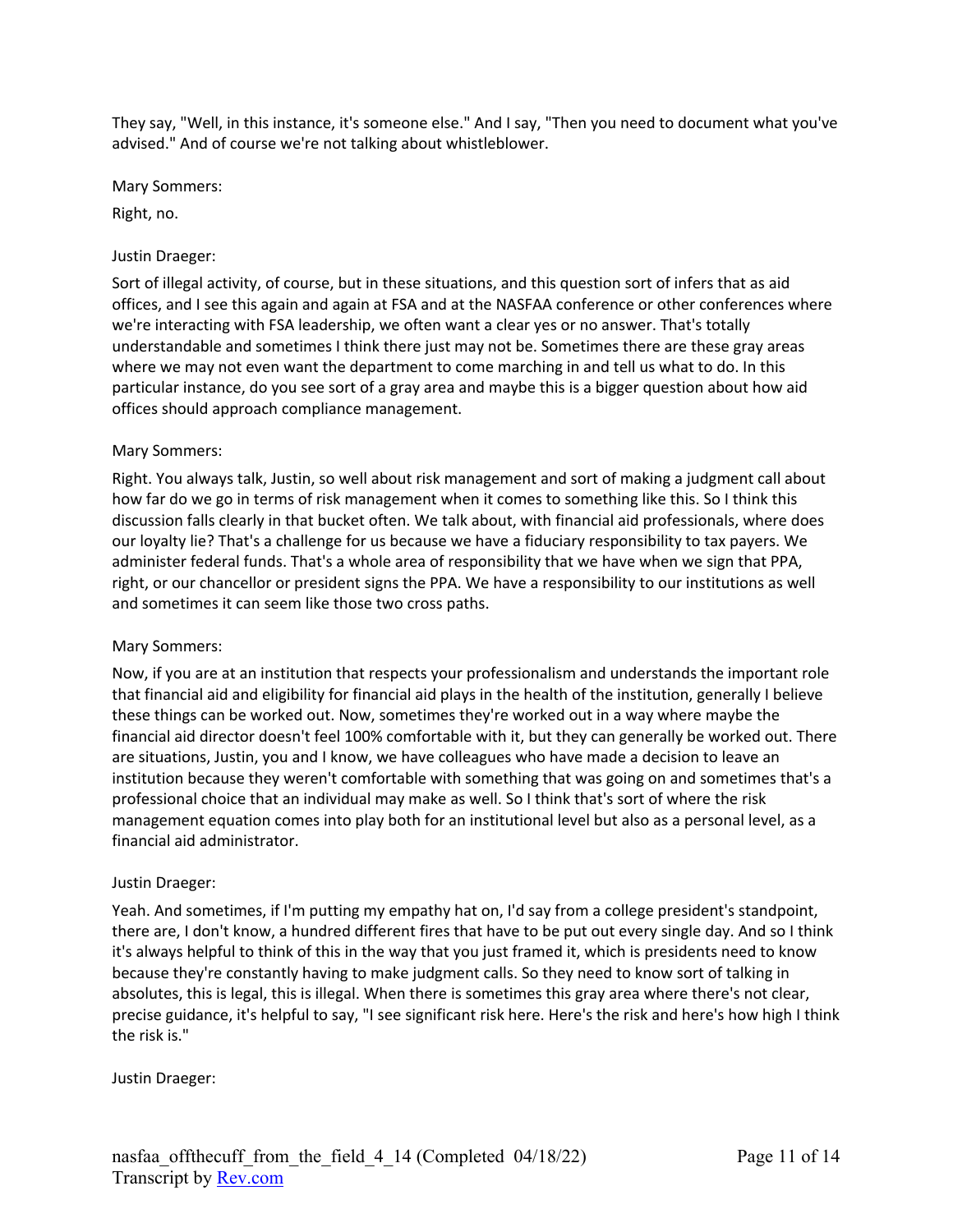And then that sort of frames it up for the president to make a decision whether they think that risk is tolerable, and again, just so anybody who joins late or has tuned out for a second, we're not talking about in any way doing anything that would malign students. We're talking about privacy when there are organizations, researchers, scholarship providers that want to do the best thing possible and we're trying to find a way to meet them halfway to help our students without betraying privacy issues. So the point is what is the risk? And if we approach presidents, as aid folks, everything's on fire all the time, then they just can't hear that.

Mary Sommers:

Yeah.

Justin Draeger: That if everything's urgent, nothing's urgent.

Mary Sommers:

Right.

Justin Draeger:

They can't decipher that.

Mary Sommers:

Right. Exactly.

Justin Draeger:

So I find that helpful. You've been involved in sort of our compliance track at the leadership conference and this is kind of how we talk about it, which is we need to do some risk assessment. We need to weigh what's important and what's not. This is Justin talking. I question whether there's any institution, besides the University of Nebraska-Kearney, that is 100% in compliance with every single thing.

Mary Sommers:

No.

Justin Draeger:

Because it's just not possible. It's just so vast.

Mary Sommers:

It is. It is. And it seems like every single day you're coming in to work and you're looking at what's on your to-do list and there's a compliance decision every moment it seems like of every day now.

Justin Draeger:

Right. Well, anything else you want to talk about here, Mary? Are we good? What do you think?

Mary Sommers: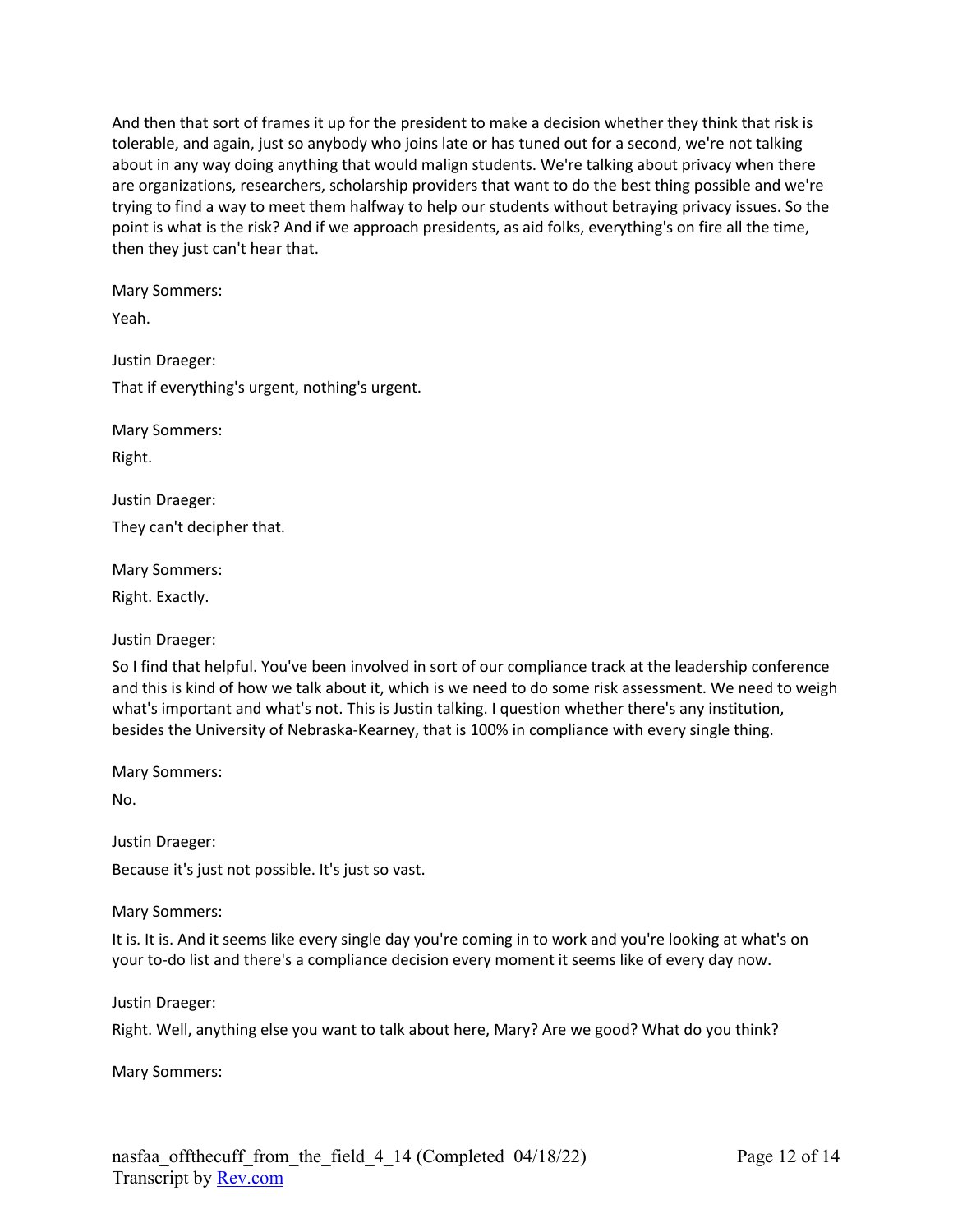I think that depending upon one another is helpful too. I think your staff is so accessible, Justin, to members that need some help in these areas and so I urge us to just rely on each other for feedback and use your network, because that can sometimes be the best resource.

## Justin Draeger:

Thanks, Mary, and finding a mentor or a colleague who's trodden through similar territory can be a lifesaver. For those who are interested in some of the resources we have, check out the show notes. We'll be posting and AskRegs question about some of the data that financial aid offices can or can't share. We have some case studies that people can browse through and sort of see which of those are applicable to their institution. We have a whole white paper on this. We have the decision tree that Mary pointed out and then there's a Department of ED resource out there as well. Mary, I'm really glad to have you on the podcast. Thanks for sharing your experience. I hope this has been useful for members out there who are struggling with these same issues.

Mary Sommers:

Me too. Thank you.

## Justin Draeger:

All right. Let's bring in our producer this week, Owen Daugherty. Owen, what is happening in the news?

#### Owen Daugherty:

Yeah, Justin, good to see you. Actually, just this morning, before we started our recording session, the Department of Education came out with an announcement that the Biden Harris administration is going to put some effort to focus on striving for equity in their higher ed and education platform in general. This was a wide ranging announcement. Something that really caught our attention and applies here to financial aid is that they said they're going to review and improve the model used to currently verify financial aid applicants. This is something we've covered and we've talked about some of the findings that show there's some inequity in who gets selected for verification. So this is something that we were excited to see.

## Justin Draeger:

Yeah. Any additional details in that announcement or just that they are going to be reexamining the model by which they select students for verification?

## Owen Daugherty:

Pretty thin on details. I assume there'll be more in the coming weeks, months, but for today, just an announcement that they will be reviewing this.

## Justin Draeger:

Well. That's great. We'll take any commitment or recommitment from our colleagues over at the Department of Education to reexamine their verification selection modeling. So we'll look for more details on that. What else is going on?

Owen Daugherty: